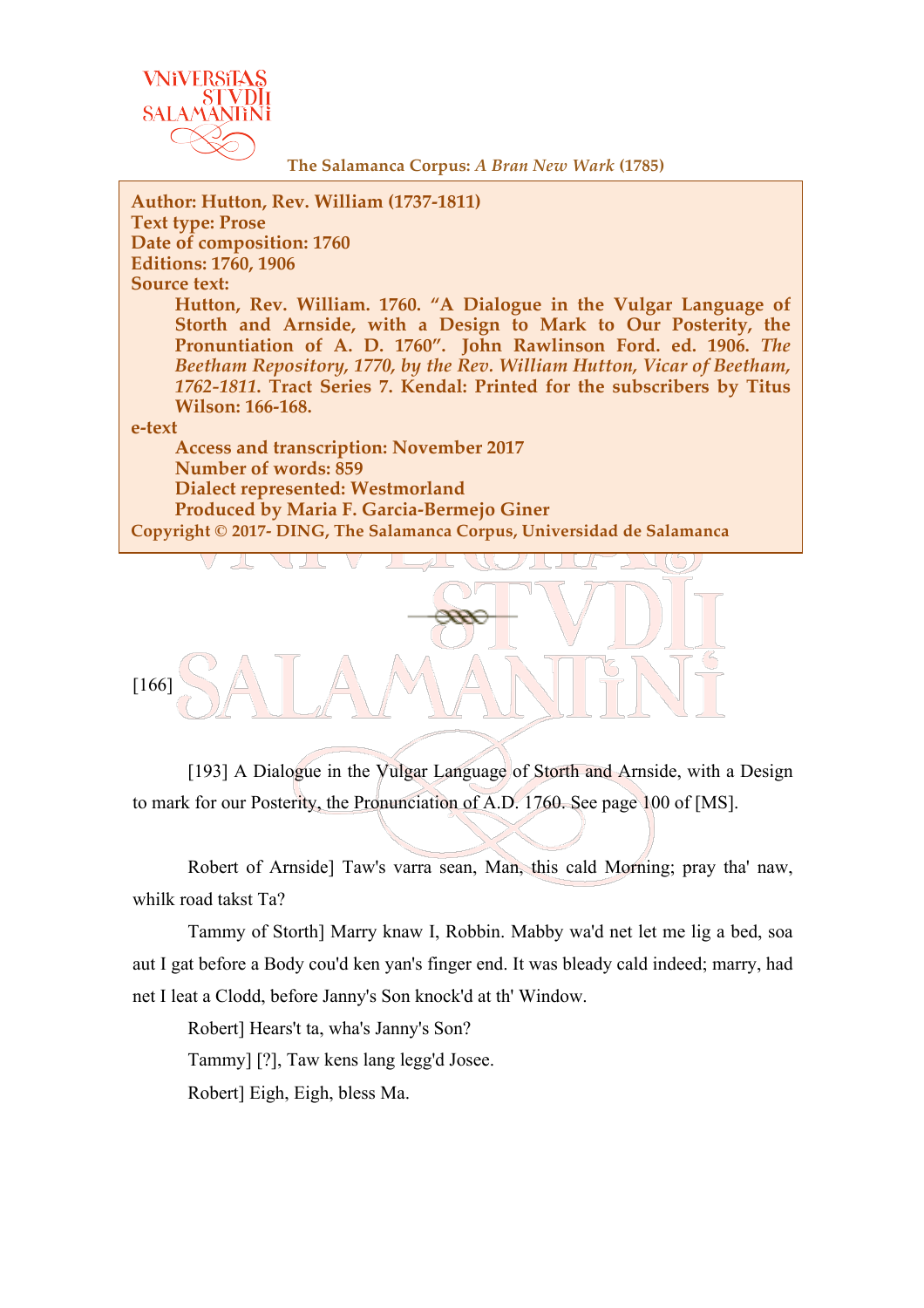

**The Salamanca Corpus:** *A Bran New Wark* **(1785)**

Tammy] Soa as I was gangen to tell The, what said He, ista for Skeer? I was meeterley easy, quite matterless abaut It; but hawsomiver He egg'd Ma on, and I donn'd my Cloggs. He's stayan abaut a Pannier an el o'ertack Ma before I git to Cobler Roberts.

Robert] Ye baath want to be starv'd. Pray tha did ta see aut of aur black Stirk? Dun Why, & its gitten out o' th Fald this Minute amast, we ha sic a plague with Them, burn Them!

Tammy] I saw summat like two Bease nippen ith Blackidyke Loan, a Dunnen & a Black An.

Robert] Hee Coaly! Coaly! Wia good Luck to Ya. But Tammy!

Tammy] Haw says Ta?

Robert] I'll bett Ta a braad piece ye dunnet addle as mickle ta day, as we did Fryday was a Week.

Tammy] What likely, ye taen some pawer o' Fleaks.

Robert] Fleaks I marry come up! by'th Mess I hennet seen yan this fortnet, but did net Ta hear? Flead left a Girt Porpoise annenst aur Hause Deer. It had bee up as heegh as Bummesha's, but was scramblen back with th' Ebb, an was lushing abaut in a lile splash o' Water ith bare Sand.

```
[167]
```
[194] Tammy] Was it whick says Ta?

Robert] Whick, emeskins it baad Us Killing, but We gave it its Way-gate at last.

Tammy] I niver saw but yan emy life, they er terrible ugly Creatures, haw did Ye Manage it at last, Man?

Robert] I'll tell Tha. Billy & Jacky said, Father, what's Tat. We were sitting at Dinner, dure open, Lord aboon knaws said I; aut we O ran; Lads gat either a Stour. Billey's a courageous barn faith, He laid on Man, every girt bang, Thau wad a deed with laughing to seen haw Sand & Water flew abaut; Dogs were as fond ath Sport as we Christians. They bark'd  $\&$  bate sare; but there was naa keeping their Hald. Efter working hofe an Haur Jacky with a deadly blaw laid it belly up bank.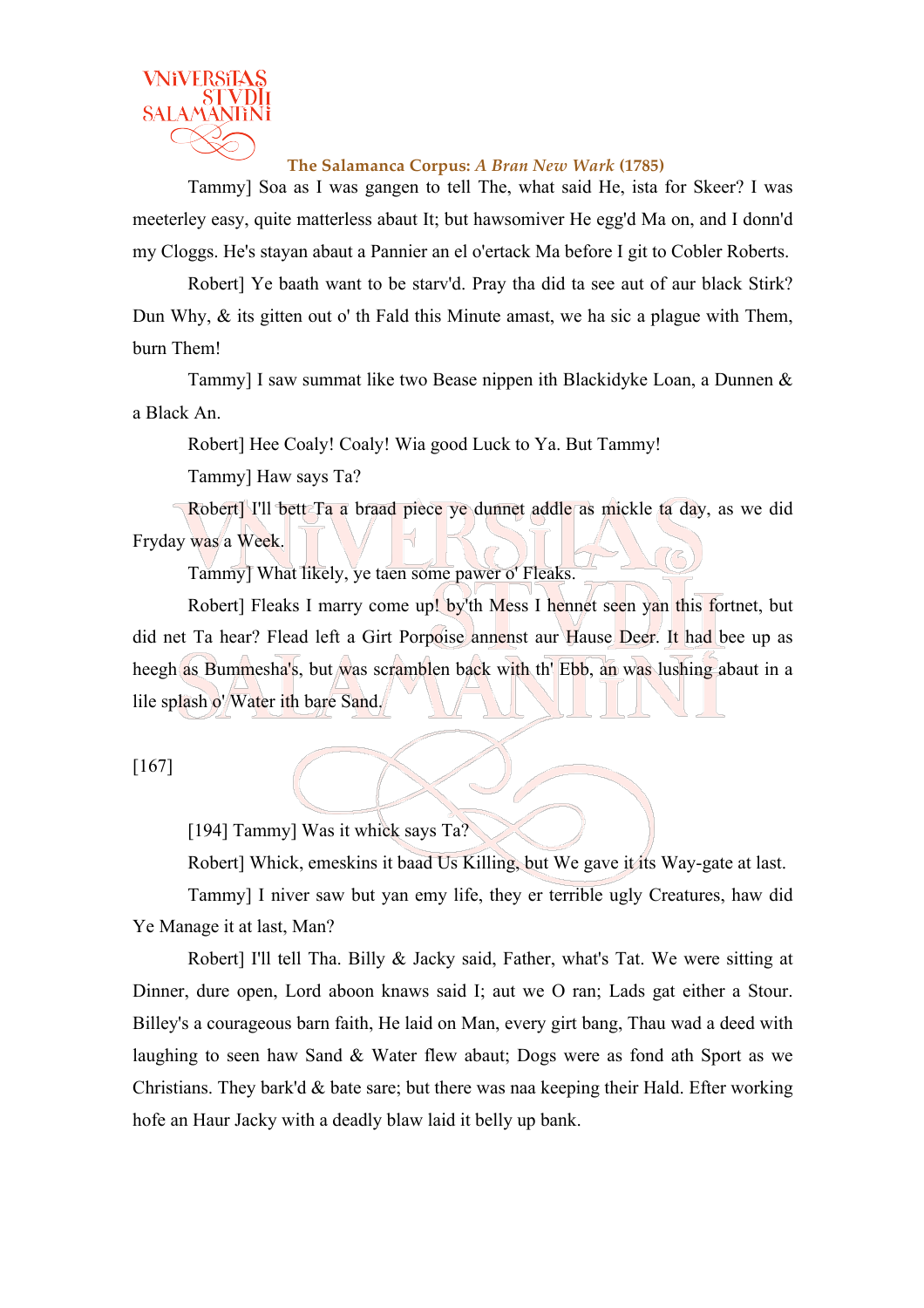

**The Salamanca Corpus:** *A Bran New Wark* **(1785)**

Tammy] O brave! Wee's heve a Storm Robbin. It's a sign o' bad Weather when Them haten things cum up Sand. Dawkers scream'd sadly last neeght & th' Streamers shot wuite to th' middle of th' Alliment. but what become oth' Porpoise?

Robert] Wa worth it, We knew net what to make on't. Wife said naa Saul in his Senses wad taste si a faul Thing. I was for trying to sell it at Lancaster, Ladds wad carry it abaut for a Show. Marjery scolded sare, nay Father, yeel find naa sic Magezzlins; wha'l gee ye out to see that ugly Creature?

Tammy] By my Saul I sud a been ove her way a Thinking.

Robert] Tau & Hers mistaken e Folks. I ha seen Feals before naw & aur Barns ell see Feals when we er dead & rotten. Ta tell tha truly, I buckled Galloway into the Cart, cover'd up Porpoise in an ald Sheet & away went Ladds & I.

Tammy] Thau hed oways a Head for Invention, Gang on with thy Story. Midden was fits place for it.

Robert] Wia Mon we fetch'd by Warton, Boughton  $\&$  Sline; Billey was Pursebearer & at Skerton Cross, he leak'd [i'] his Pocket & hed net we gitten at a hapenny a

[168]

[195] peice Two Shillings  $& 11$  pence. Lads poor things were teata dry, They ran to th' beckside & slocken'd their sells purely. I gat a pot of ale,  $\&$  it help'd me on bravely to the Tawn. We show'd it at ivery Hawse in Brig Loan, & when we come to the Fish Stones what thinks't Ta maade we on't thare?

Tammy] Pray tha, what?

Robert] As I hope to be sav'd, we selt it for four pence a Pund & brought Hame four & twenty Shillings o but neen pence.

Tammy] Larelys! but ye hed special Luck. Yonder comes Lang Leggs.

Robert] Mappen ye'll co' as ye come back.

Tammy] Nay we's gang by the Tawer. Josee hes a Yow dead a back oth' Knott; & I promiss'd to flea it for him. Legs ell be varra good Meat when they ve hung a bit ith Chimney.

Robert] Eigh marry They'll be good hung Mutton at Kendall.